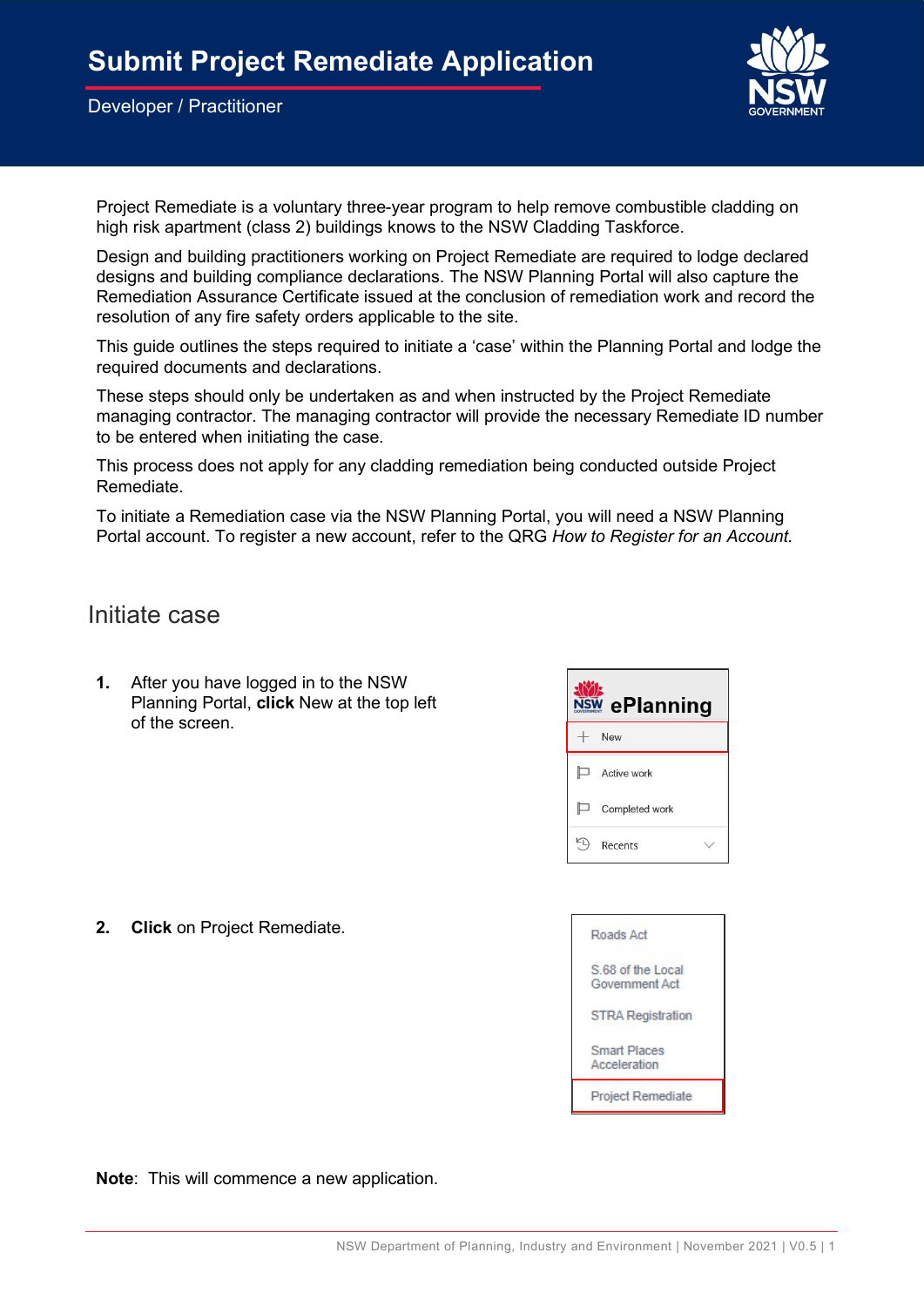

# Applicant details

3. Enter Personal details in the space provided.

| <b>Personal details</b>         |
|---------------------------------|
| Title                           |
| Please Select V                 |
| First given name                |
| Jane                            |
| Other given name/s              |
| Family name *                   |
| Citizen                         |
| Contact Number                  |
| 0112341234                      |
| Email *                         |
| sitpd1@yopmail.com              |
| Address *                       |
| 2 BELMONT AVENUE PENSHURST 2222 |

Note: The personal details fields will pre-populate based on the details stored against the user log in information. This information can be edited.

4. The Organisation details will pre-populate based on the user log in information.

| ACN<br>$\vee$  | Enter here and search                | <b>Search</b> | <b>Clear</b> |
|----------------|--------------------------------------|---------------|--------------|
| ABN            |                                      | ACN           |              |
| 98 757 941 814 |                                      |               |              |
| Name           |                                      |               |              |
|                | OLYMPIC SWISS LIMITED                |               |              |
| Trading Name   |                                      |               |              |
|                |                                      |               |              |
| Address        |                                      |               |              |
|                | Unit 40, Park Ave Waitara NSW 341234 |               |              |
| Email          |                                      |               |              |
|                | developer_dev@yopmail.com            |               |              |

5. Click Continue.

| Continu<br><b>STEP</b> |  |
|------------------------|--|
|                        |  |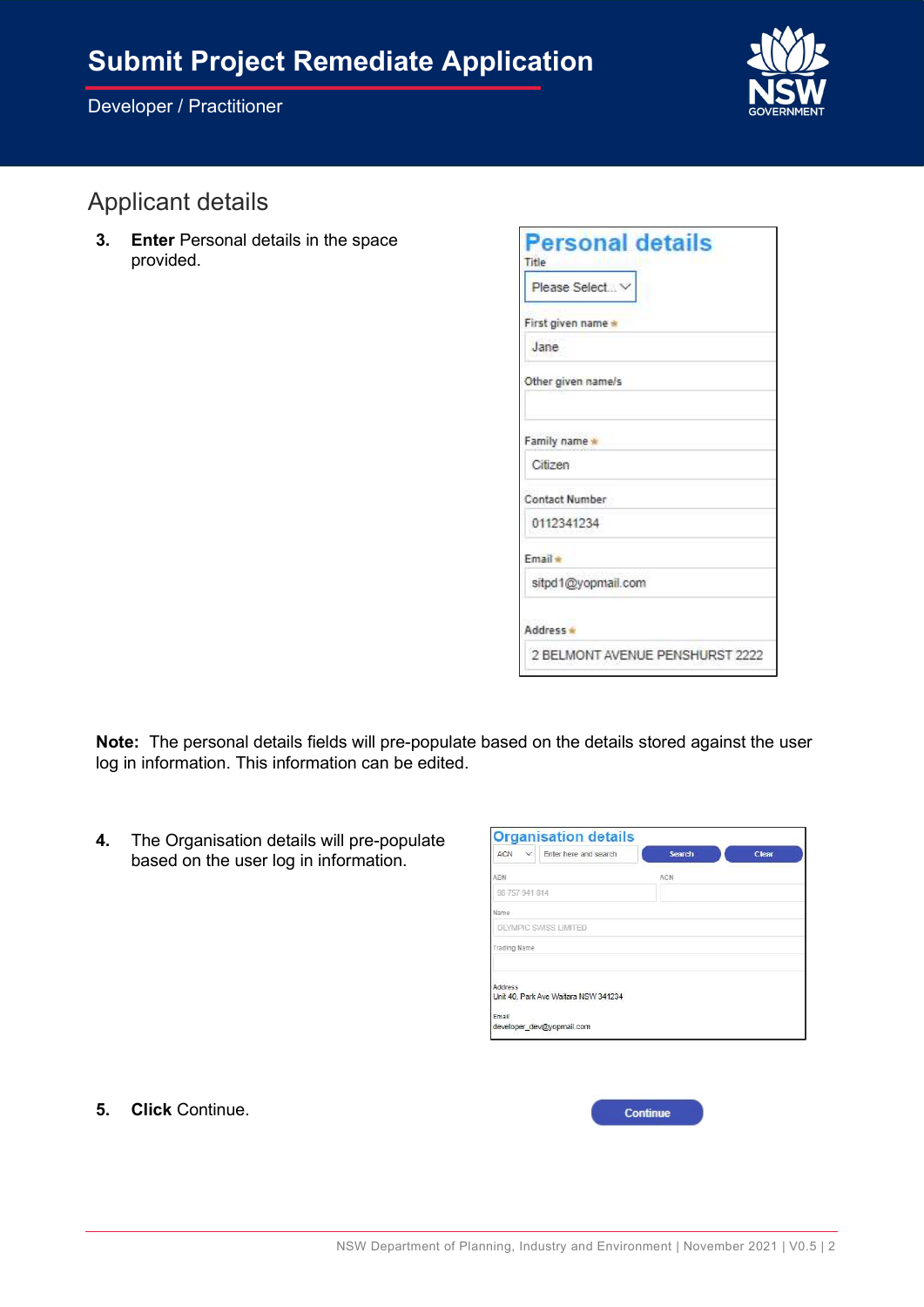# Submit Project Remediate Application

#### Developer / Practitioner



## Application details

6. Indicate if this project remediate application is related to a Complying Development Certificate (CDC), a Development Application (DA) or a Development Control Order (DCO).

| <b>Related application</b>                                       |
|------------------------------------------------------------------|
| Is this Project remediation application related to a development |
| Complying Development Certificate (CDC)                          |
| Development Application (DA)                                     |
| Development Control Order (DCO)                                  |

Note: Below are examples of the information required for each of the related applications. Only one of the below options may be selected.

- 7. If the related application is a CDC, then the following information will be required:
	- a. Indicate if the CDC was applied for via the NSW Planning Portal.
	- b. Enter the relevant reference number for the CDC.
	- c. Date of determination / certificate issue date.
	- d. Building work commencement date.
	- e. Remediate ID number.

| Complying Development Certificate (CDC)<br>Development Application (DA) |                                                                                  |
|-------------------------------------------------------------------------|----------------------------------------------------------------------------------|
|                                                                         |                                                                                  |
|                                                                         |                                                                                  |
| Development Control Order (DCO)                                         |                                                                                  |
| Was the CDC applied for via the NSW Planning Portal?<br>Yes             |                                                                                  |
| No                                                                      |                                                                                  |
|                                                                         | Please enter CDC number of the approval which is related to this application (Pl |
| Date of determination(Certificate Issue Date)                           | 匾                                                                                |
| Building work commencement date                                         |                                                                                  |
|                                                                         | h.                                                                               |
| Remediate ID number *                                                   |                                                                                  |
|                                                                         |                                                                                  |

Note: Where there is a related application for a DA or CDC on the portal, the relevant data such as application, practitioner and certifier details will be propagated to the project remediate case when a valid portal reference number is entered.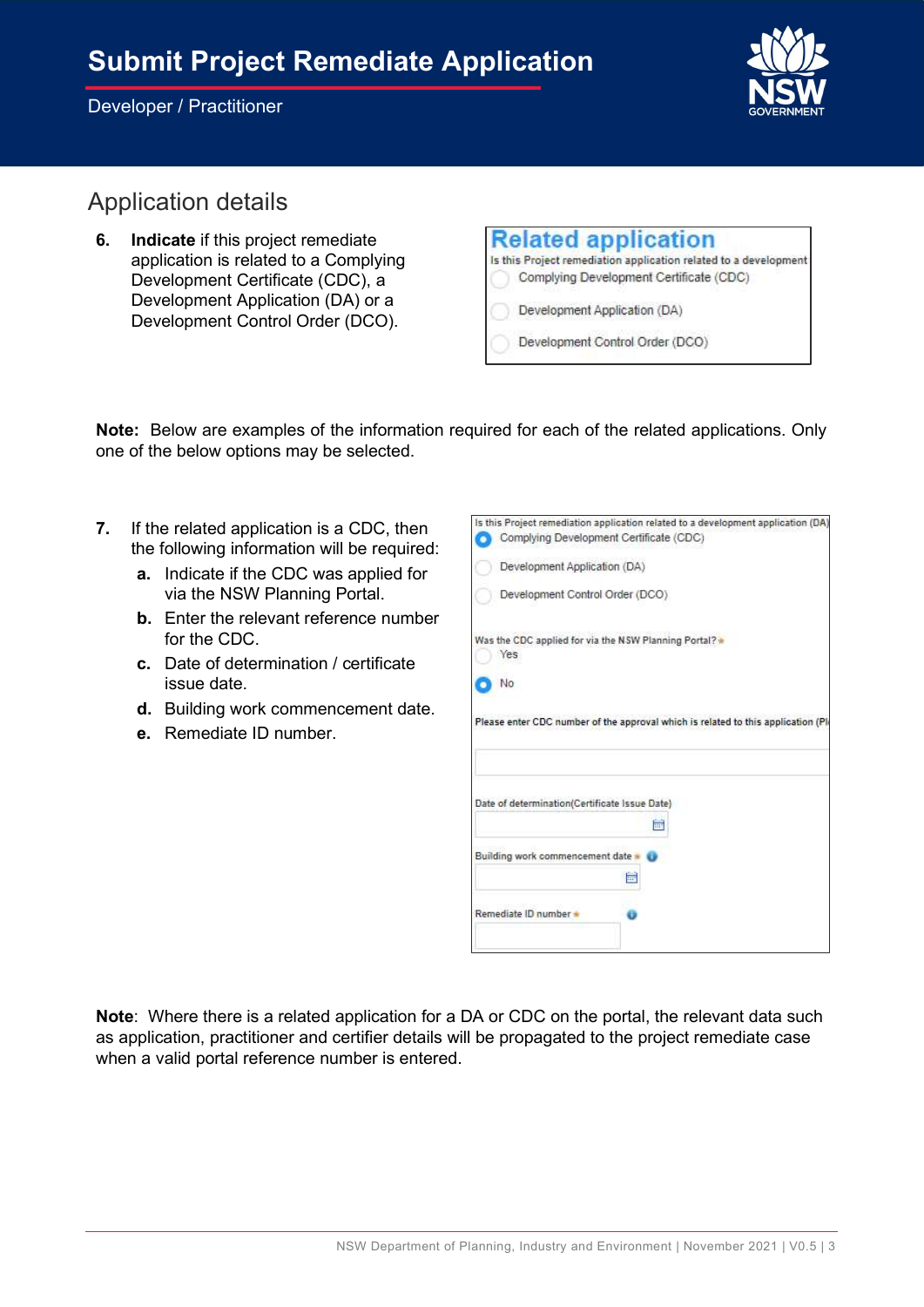# Submit Project Remediate Application

#### Developer / Practitioner



- 8. If the related application is a DA, then the following information will be required:
	- a. Indicate if the DA was applied for via the NSW Planning Portal.
	- b. Enter the relevant reference number for the DA.
	- c. Date of determination.
	- d. Indicate whether the CC was applied for via the NSW Planning Portal.
	- e. Enter the relevant CC reference number.
	- f. Enter the date of determination / certificate issue date.
	- g. Building work commencement date.
	- h. Remediate ID number.

|                                                                    | Is this Project remediation application related to a development application (DA), |
|--------------------------------------------------------------------|------------------------------------------------------------------------------------|
| Complying Development Certificate (CDC)                            |                                                                                    |
| Development Application (DA)                                       |                                                                                    |
| Development Control Order (DCO)                                    |                                                                                    |
| Was the DA applied for via the NSW Planning Portal? .<br>Yes       |                                                                                    |
| No                                                                 |                                                                                    |
|                                                                    | Please enter DA number of the approval which is related to this application (Plea  |
| Date of determination                                              |                                                                                    |
|                                                                    | 扁                                                                                  |
| Was the CC applied for via the NSW Planning Portal? *<br>Yes<br>No |                                                                                    |
|                                                                    | Please provide Construction certificate reference number                           |
| Date of determination(Certificate Issue Date) *                    |                                                                                    |
|                                                                    | 氳                                                                                  |
| Building work commencement date * 0                                |                                                                                    |
|                                                                    | 酾                                                                                  |
| Remediate ID number *                                              |                                                                                    |
|                                                                    |                                                                                    |

- 9. If the related application is the result of a DCO, the following information will need to be entered:
	- a. The DCO reference number.
	- b. The DCO date of issue.
	- c. Building work commencement date.
	- d. Remediate ID number.

| <b>Related application</b><br>Complying Development Certificate (CDC) | Is this Project remediation application related to a development application (DA), complying |
|-----------------------------------------------------------------------|----------------------------------------------------------------------------------------------|
|                                                                       |                                                                                              |
| Development Application (DA)                                          |                                                                                              |
| Development Control Order (DCO)                                       |                                                                                              |
|                                                                       |                                                                                              |
|                                                                       | Please provide Development Control Order (DCO) reference number                              |
|                                                                       |                                                                                              |
| DCO Date of issue                                                     |                                                                                              |
|                                                                       | 扁                                                                                            |
|                                                                       |                                                                                              |
| Building work commencement date                                       |                                                                                              |
|                                                                       | 藟                                                                                            |
|                                                                       |                                                                                              |
| Remediate ID number *                                                 |                                                                                              |
|                                                                       |                                                                                              |
|                                                                       |                                                                                              |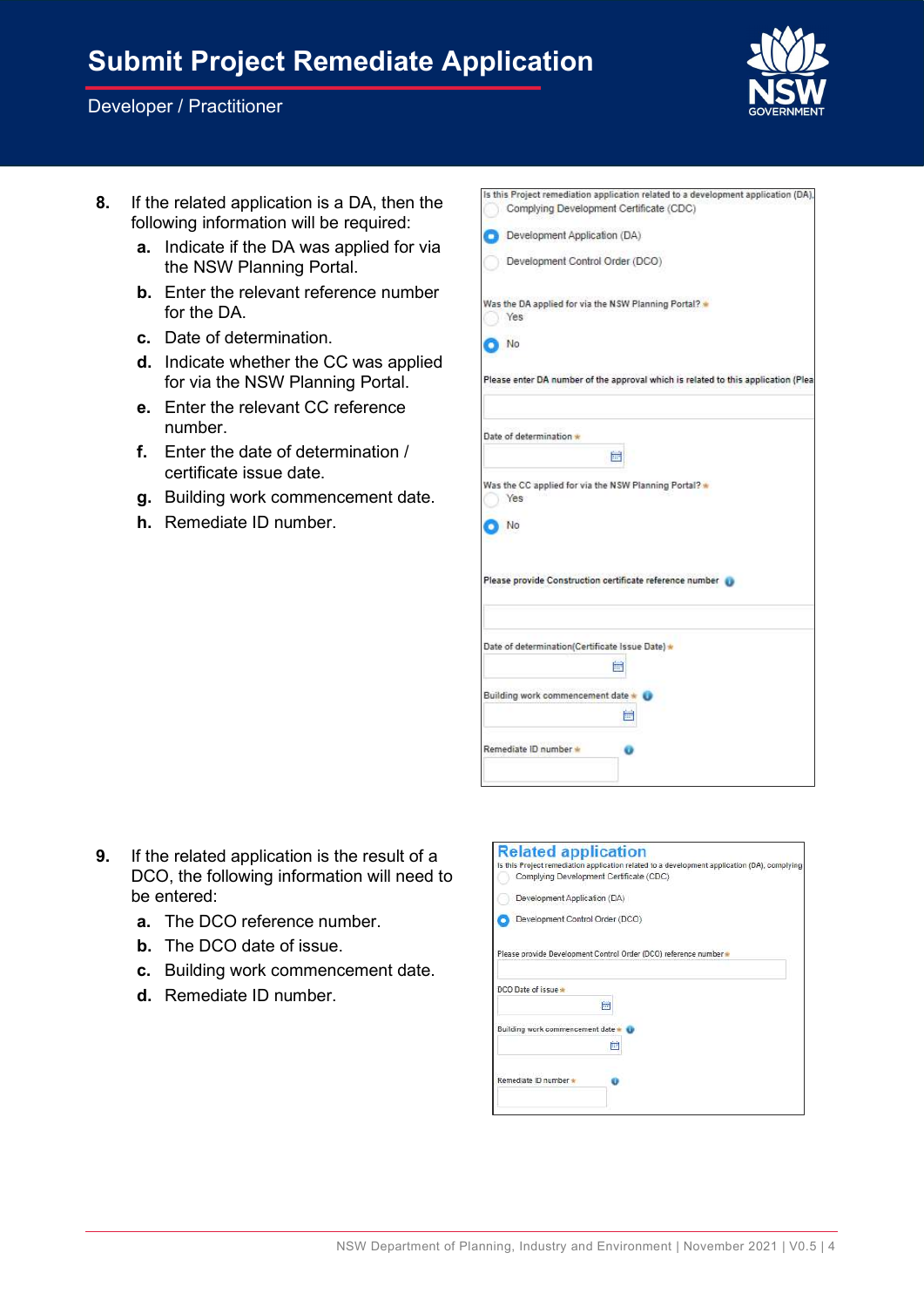

10. Enter the site of the development.

| Select the site of the development<br>Enter address |  |
|-----------------------------------------------------|--|
| e.g. 66 Harrington Street, Sydney NSW 2000          |  |
| Address did not display ?                           |  |

Note: The address entered will be validated against a list of identified buildings that are registered as requiring remediation works. There is an option to enter the address manually by selecting 'Address did not display'.

11. Ensure the primary address is selected.

Note: The consent authority details will automatically pre-populate.

12. Select the class of development.

| Class of development * |                                                                             |
|------------------------|-----------------------------------------------------------------------------|
|                        | The development comprises the following Building Code of Australia classes: |
| Class 1a               | What is this?                                                               |
| Class 1b               | What is this?                                                               |
| Class <sub>2</sub>     | What is this?                                                               |
| Class 3                | What is this?                                                               |

Note: All project remediate developments will be classified as class 2, however the option is there to select additional classes if required.

Please provide a detailed description of the development \* 13. Enter detailed description of the development. 14. Enter the estimated cost of development Please provide the estimated cost of the development? (inclusive of GST). 15. Click Continue. Continue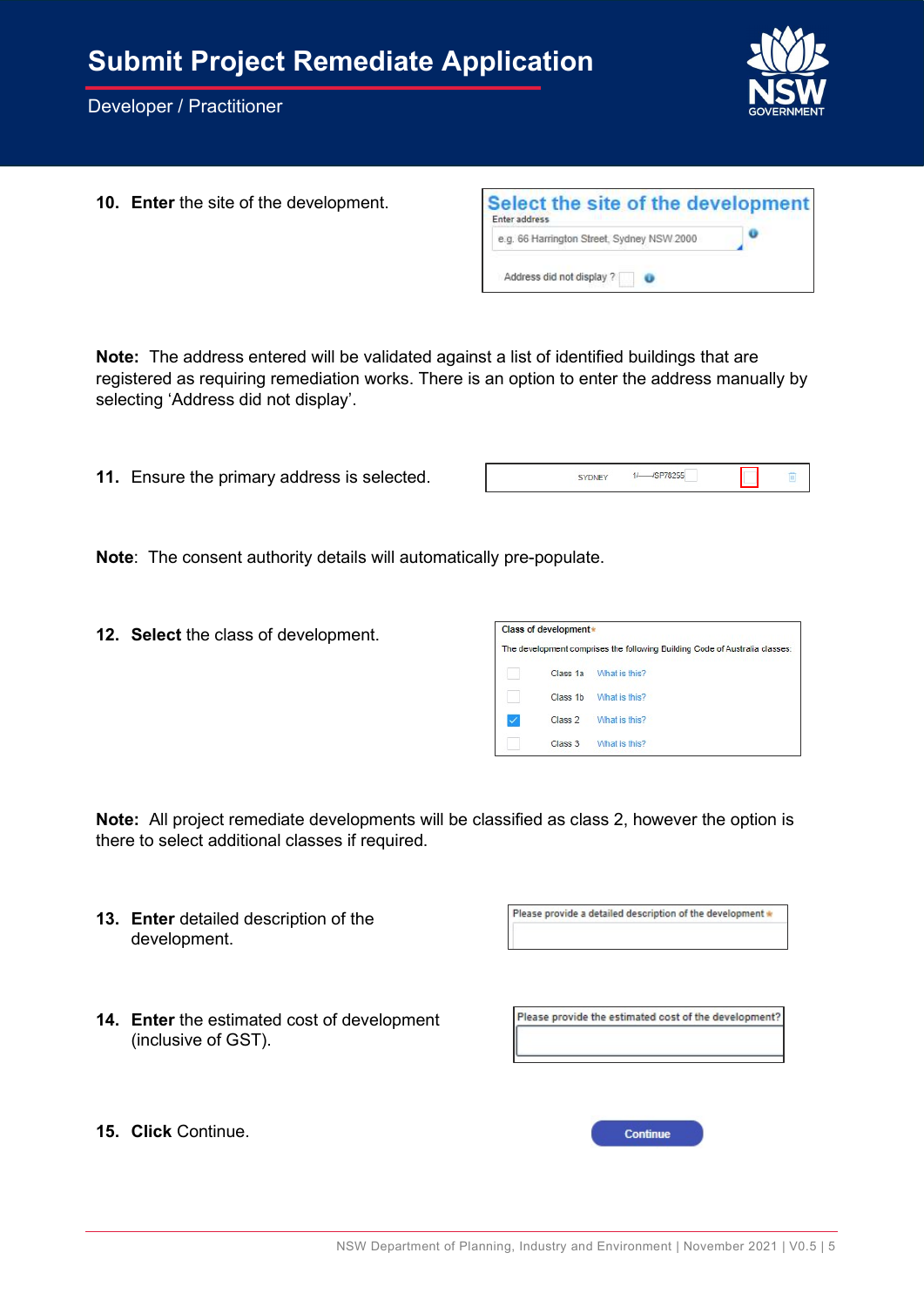

## Practitioner details

16. Nominate Practitioners.

| <b>Practitioners</b> |                                                                                                                                                                                                 |
|----------------------|-------------------------------------------------------------------------------------------------------------------------------------------------------------------------------------------------|
|                      | Design and Building Practitioners working on class 2 buildings, or buildings with a class 2 pa<br>Both individuals and organisations can register as Design, Principal Design or Building Pract |
|                      | On this screen, Property Developer will be able to record the practitioners' details for this cla                                                                                               |
|                      |                                                                                                                                                                                                 |

Note: For a step-by-step guide on how to nominate practitioners, please refer to the Quick Reference Guide Nominate Practitioners on the NSW Planning Portal.

### Assurer details

- 17. Enter the assurer details by initially using the search function to locate the assurer details in the system, then when the assurer details are populated, the following additional information is to be entered:
	- a. Assurer name.
	- b. Accreditation number (not mandatory).
	- c. Assurer email.
	- d. Assurer contact number.

| Name $\vee$                    | Enter here and search | <b>Search</b> | Clear |
|--------------------------------|-----------------------|---------------|-------|
| ABN                            |                       | ACN           |       |
| Name                           |                       |               |       |
| Trading Name                   |                       |               |       |
|                                |                       |               |       |
|                                |                       |               |       |
| Name -<br>Accreditation number |                       |               |       |
| Email *                        |                       |               |       |

Note: Where the related application is a DA or CDC, the certifier details must be entered, whereas if the related application is a DCO, then the assurer details will need to be entered above.

18. Click Continue.

| <b>Continue</b> |  |
|-----------------|--|
|                 |  |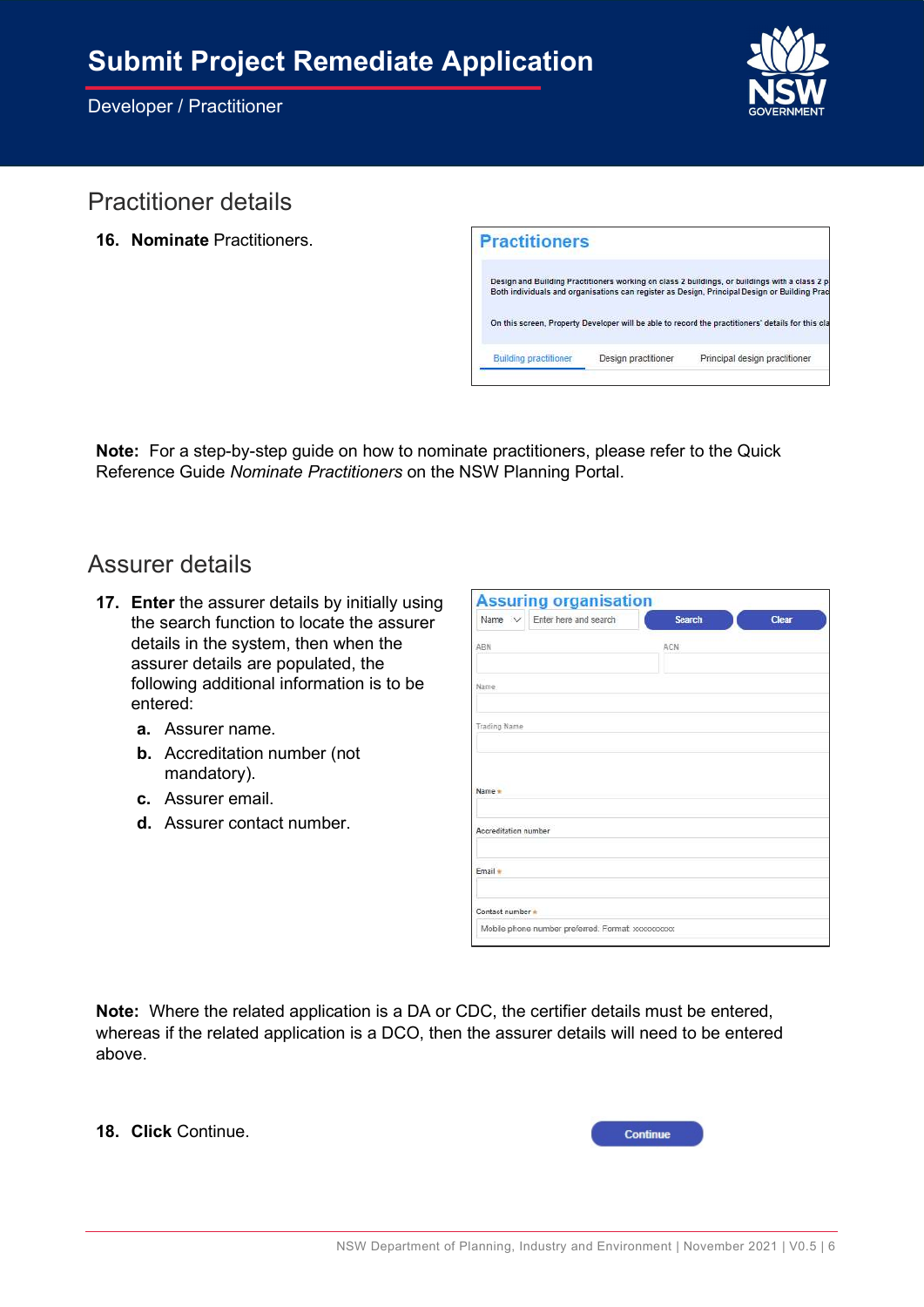Developer / Practitioner



### Requirements and uploads

Note: Documentation of the applicable DA, CDC or DCO must be uploaded to the case.

19. Click Upload.

**Attach Documents** 

20. Click select files to search for file and once selected, click on the Attach button.

Note: You can also use the drag and drop feature to attach files.

21. Ensure the attached files are placed in their appropriate categories.

|        | Drag and drop files here |               |
|--------|--------------------------|---------------|
|        | or                       |               |
|        | Select file(s)           |               |
|        |                          |               |
|        |                          |               |
|        |                          |               |
| Cancel |                          | <b>Attach</b> |

**Upload** 

| Name*      | File            | Category                         |  |
|------------|-----------------|----------------------------------|--|
| Document 6 | Document 6 docx | Development control order $\vee$ |  |

Note: The documents uploaded here will vary depending on what the related application type is (I.e. DA, CDC or DCO).

22. Click Continue.

| <b>Continue</b> |  |
|-----------------|--|
|                 |  |